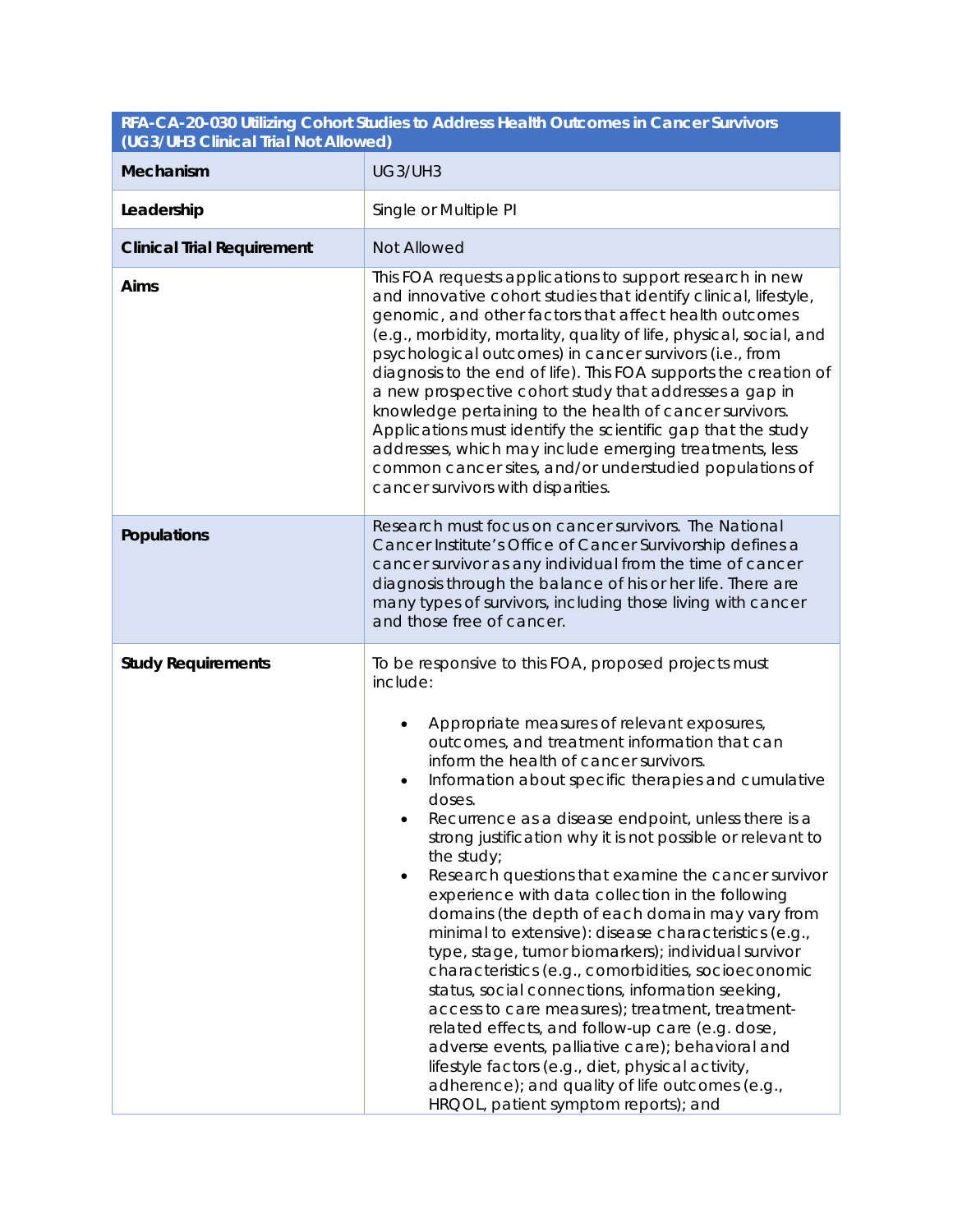| RFA-CA-20-030 Utilizing Cohort Studies to Address Health Outcomes in Cancer Survivors<br>(UG3/UH3 Clinical Trial Not Allowed) |                                                                                                                                                                                             |
|-------------------------------------------------------------------------------------------------------------------------------|---------------------------------------------------------------------------------------------------------------------------------------------------------------------------------------------|
|                                                                                                                               | Demonstration of research question novelty and<br>$\bullet$<br>importance in the application.                                                                                               |
| <b>Budget Considerations</b>                                                                                                  | Application budgets are limited to \$750,000 direct costs per<br>year in years 1 & 2. Budgets in years 3-6 are not limited but<br>need to reflect the actual needs of the proposed project. |
| <b>Scientific Contacts</b>                                                                                                    | Joanne Elena (elenajw@mail.nih.gov)                                                                                                                                                         |

# *Application FAQs*

## **Is the letter of intent required?**

Yes. A letter of intent (LOI) is strongly encouraged for RFA-CA-20-030. LOIs assist NCI in identifying expert reviewers without conflicts of interest. **Letters of intent are due 30 days prior to the receipt date.** 

Letters of intent should include the following:

- Descriptive title of proposed activity
- Specific Aims for the proposed project
- Name(s), address(es), and telephone number(s) of the PD(s)/PI(s)
- Names of other key personnel
- Participating institution(s)
- Number and title of this funding opportunity

The LOI should be sent by email, with the subject "Letter of Intent for RFA-CA-20-030" to [Joanne.Elena@nih.gov](mailto:Joanne.Elena@nih.gov)

#### **I have specific questions about my project. What should I do?**

Please email Joanne Elena at [Joanne.Elena@nih.gov](mailto:Joanne.Elena@nih.gov) to discuss project specific questions and include an abstract/specific aims.

# **Are international institutions allowed to apply? What about international partners and/or subcontracts?**

Yes, international institutions and collaborators are eligible to apply to this FOA; however, priority will be given to studies with direct relevance to the U.S. cancer survivor population. Non-domestic (non-U.S.) Entities (Foreign Institutions) are eligible to apply.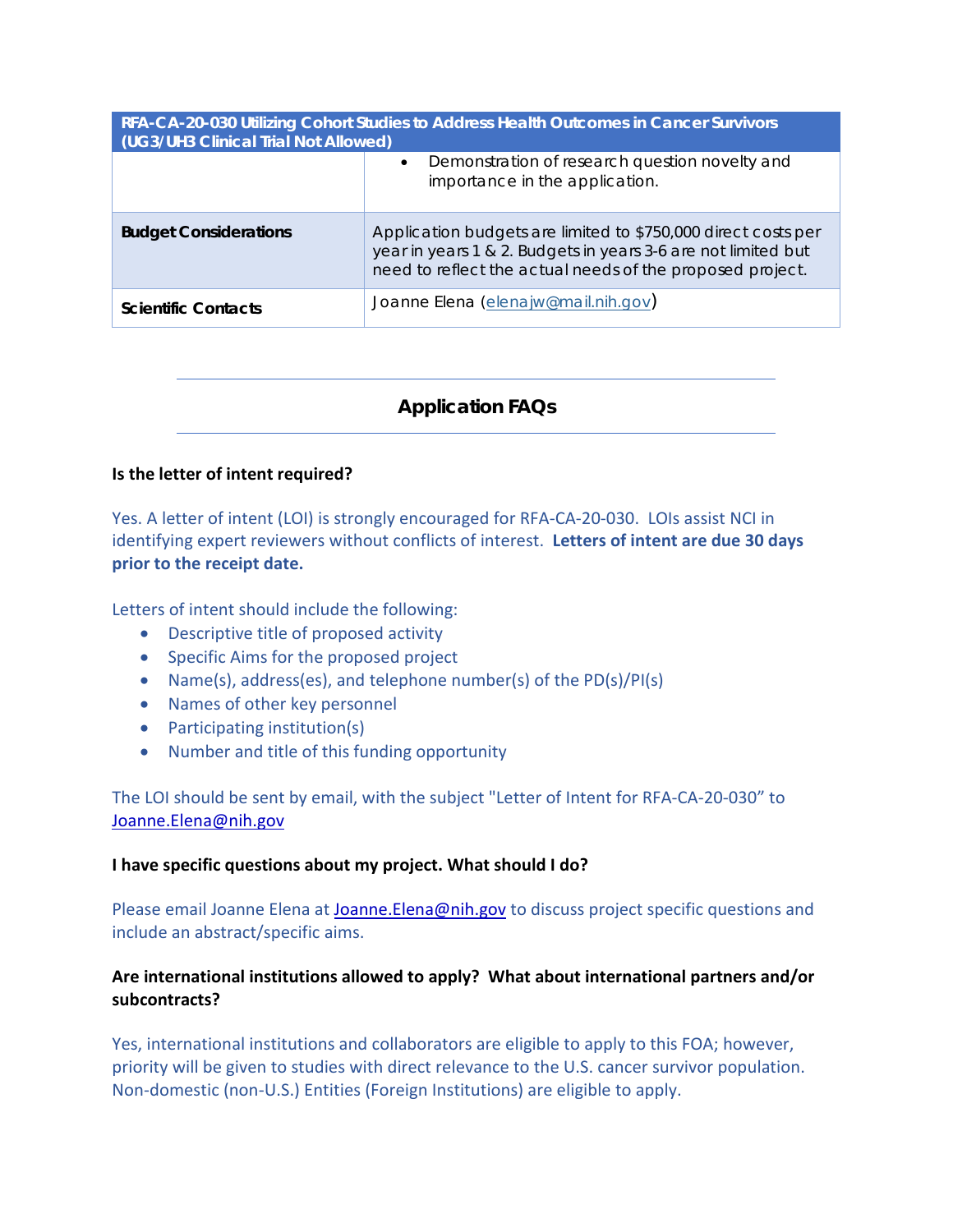Non-domestic (non-U.S.) components of U.S. Organizations are eligible to apply. Foreign components, as defined in the NIH Grants Policy Statement, are allowed

# **Are there any criteria on the number of collaborating institutions?**

There is not a requirement for the number of investigators or collaborating institutions. Both single and multi-PI applications, as well as, single and multi-institute applications are eligible.

# **What should be included in the data sharing plan?**

All applications, regardless of the amount of direct costs requested for any one year, should include a data sharing plan in the Resource Sharing Plan attachment that is compliant with the 2003 NIH Data Sharing Policy. If large scale human genomic data are being collected, the data sharing plan must also comply with the 2015 NIH Genomic Data Sharing Policy.

The Data Sharing Plan is expected to include:

- The extent and type of data that will be shared
- The data repository to which the data will be submitted (not limited to NIH repositories)
- The timeline for the data to be shared after each round of data acquisition

Applicants are required to maintain a website that details the procedure for external investigators requesting and obtaining data; procedures and criteria for access must be compliant with the above referenced NIH data sharing policies. Applicants are encouraged to consider [NIH data repositories](https://www.nlm.nih.gov/NIHbmic/nih_data_sharing_repositories.html) for sharing data with external investigators. A summary of the number of data requests, acceptances, and rejections should be provided in annual progress reports to NCI. The Data Sharing Plan should address participants' study consents and include (whenever possible) the option to use data and/or biospecimens for future research studies.

# **Is an Awaiting Receipt of Application (ARA) required for budgets that exceed \$500K direct costs in any of the grant years?**

# No, the ARA policy does not apply to RFAs.

# **Does Early Stage Investigator (ESI) or New Investigator (NI) status apply to this FOA? Will NI or ESI investigators be considered too "junior" to lead a competitive application?**

Yes, ESI/NI statuses apply. In grant applications that involve more than one PI (e.g. multi-PI), all PD/PIs must meet the definition of NI or ESI for the application to be designated as such. NCI is committed to supporting Early Stage Investigators (ESIs) and will place special emphasis on supporting ESI-designated applications.

No, ESI/NI investigators are not too junior to compete for this U01. For a successful grant application, it is imperative to clearly demonstrate that the named key personnel have the expertise required to accomplish the studies proposed.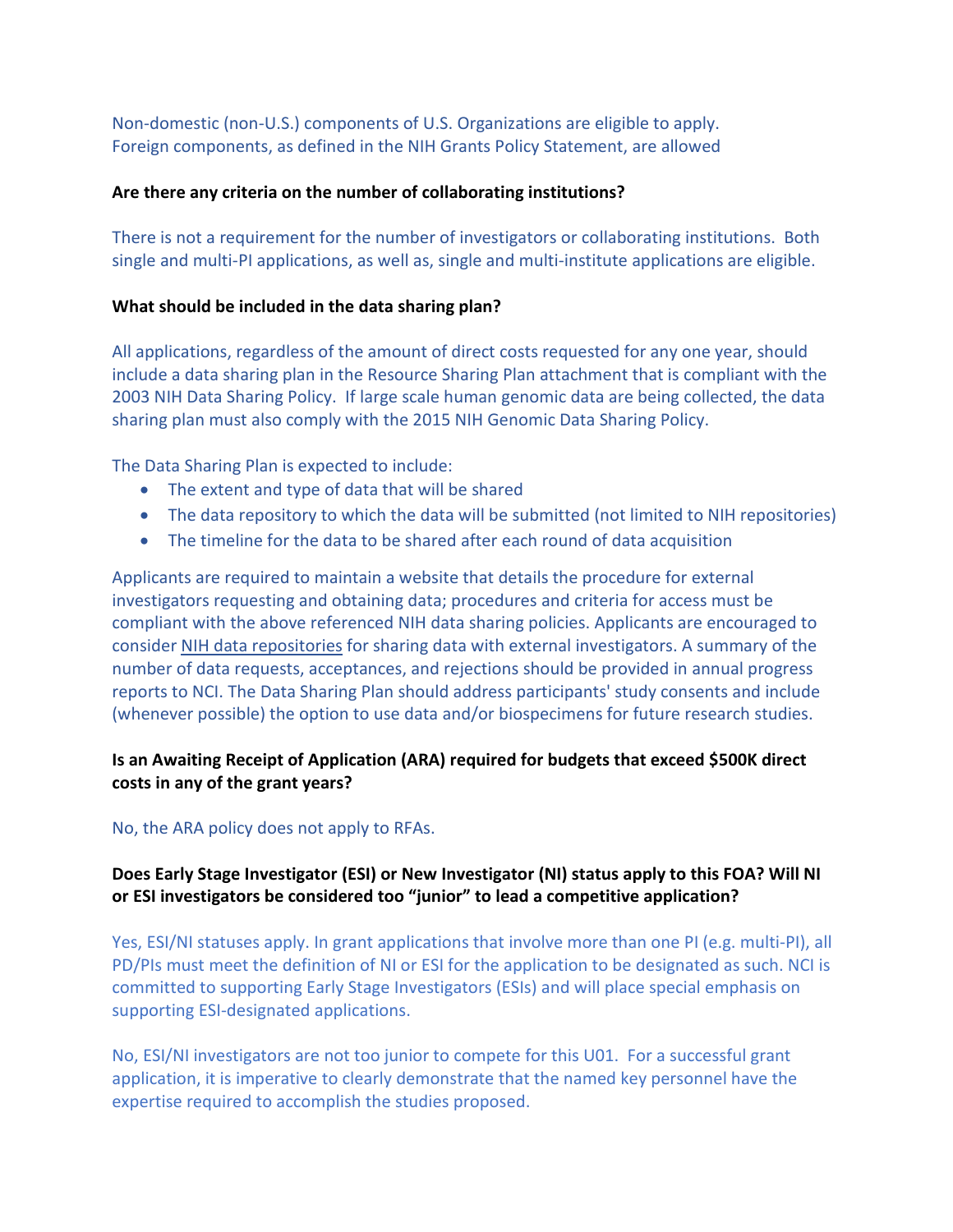**Is it expected that at least one aim has clinical recurrence as a main endpoint? Are biomarkers or intermediate prognostic indicators of high recurrence risk acceptable, given the time frame?**

Recurrence certainly may be an endpoint but is not required. Recurrence data must be collected, unless there's strong justification.

## **Is this RFA going to be re-issued with additional dates?**

No. This RFA currently has one submission- July 7, 2020.

## **Are registries required for recruitment?**

No. Use of population-based cancer registries for recruitment is strongly encouraged for broad representation. Use of registries is required as a comparison to assess the representativeness of the proposed study population compared to the relevant cancer survivor population.

## **Are all 5 data domains required for all grants?**

Yes, all 5 domains must be addressed in the application. The breadth and depth of the domains will differ based on research questions. For example, in the individual survivor characteristics domain, it may be appropriate for a treatment toxicity research question to collect comorbidities and a recurrence research question to collect access to care measures.

#### **Will applications be reviewed by a standing study section or a special emphasis panel?**

All applications will be reviewed in a special panel designed for this FOA.

## **Are 2 sets of specific aims needed for the UG3 and UH3 phases?**

No, one set of scientific specific aims will guide the entire application. Milestones are required for transition from the UG3 to UH3 phase.

## *Mechanism & Budget FAQs*

#### **Is there a suggested budget for Years 3-6?**

There is no suggested budget or budget limit; however, the budget must reflect the actual needs of the proposed project.

**Will the UG3 phase be fully funded (no budget cuts) or if there are cuts can the milestones be altered?**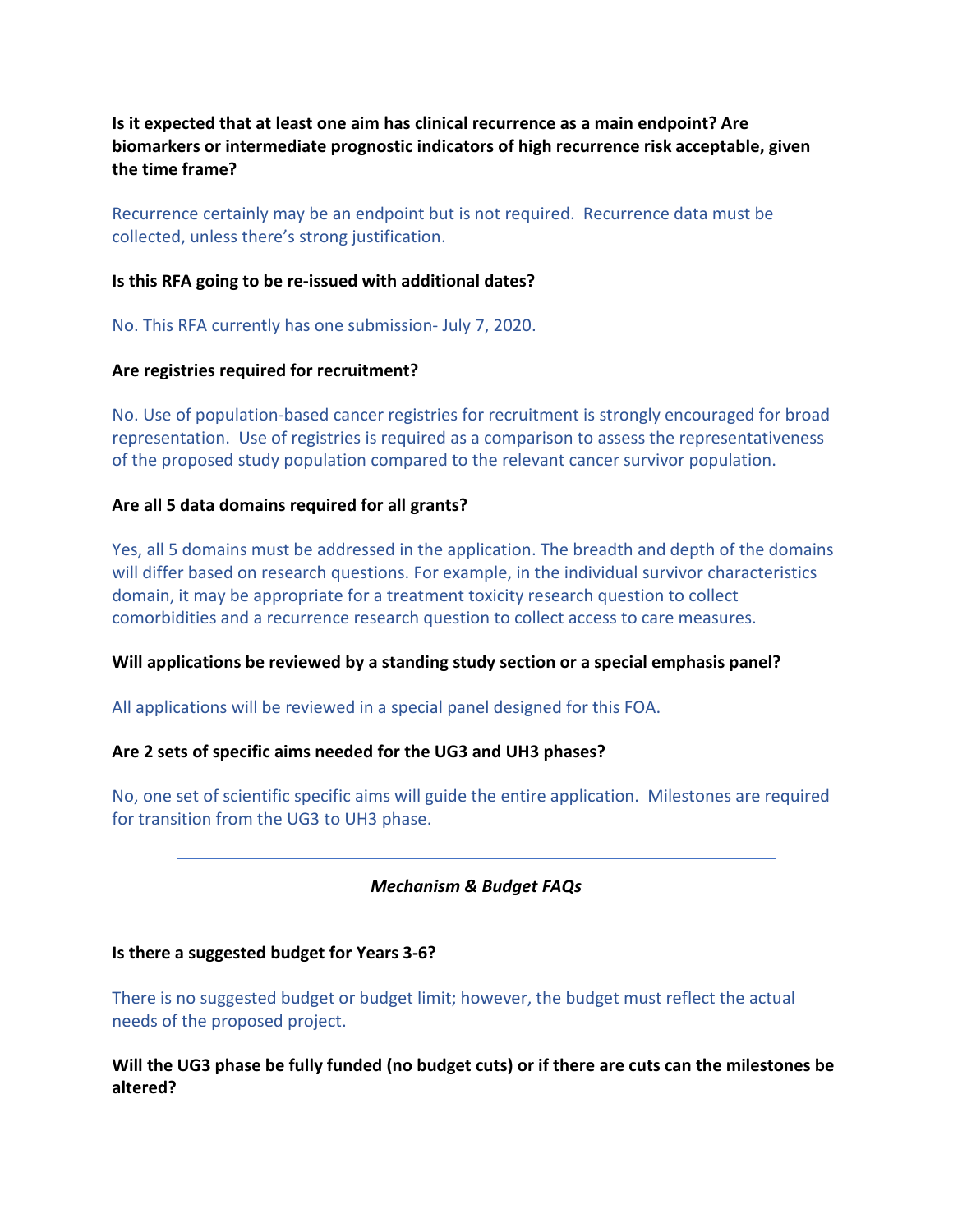Budget cuts will depend on the FY21 Funding Policy which has not been set. The ability to alter milestones will depend on the cut and will be discuss on a case by case basis.

#### **How many sets of aims are needed for the UG3/UH3 mechanism?**

One set of aims should guide the grant over both the UG3 and UH3 phases. Milestones are required for transition from the UG3 to UH3 phase.

## **How many milestones are required?**

Milestones must demonstrate feasibility for recruitment and data collection/use. The number of milestones will vary based on individual research programs. In general, we expect 2-3 milestone that are specific and measurable. Milestones should be robust enough to demonstrate feasibility, yet attainable.

## **Are there any preferences for observation versus intervention studies for the UH3 phase?**

Only observational studies are responsive to this FOA. Embedded trials within cohorts are also not allowed. The research question should inform future interventions, clinical guidelines, and patient management strategy development to improve outcomes in cancer survivors.

# **Should the UG3 phase milestones be specific in the Research Strategy or in the Timeline for Human Subjects Plan?**

Per the FOA, the milestones should be included in the Research Strategy Sub-section E. Milestones and Timelines.

## **Should recruitment be completed during the UG3 phase?**

No. Recruitment during the UG3 phase needs to meet the milestones set in the application and demonstrate feasibility of recruiting the planned population and collecting the study measures.

## **Can costs used to encourage participation by recruited survivors be included in the budget?**

Yes, subject incentives can be included in the grant budget.

**Research Scope FAQs**

**What is the difference between the Cohort Infrastructure PAR (20-136) and this current RFA (CA-20-030)?**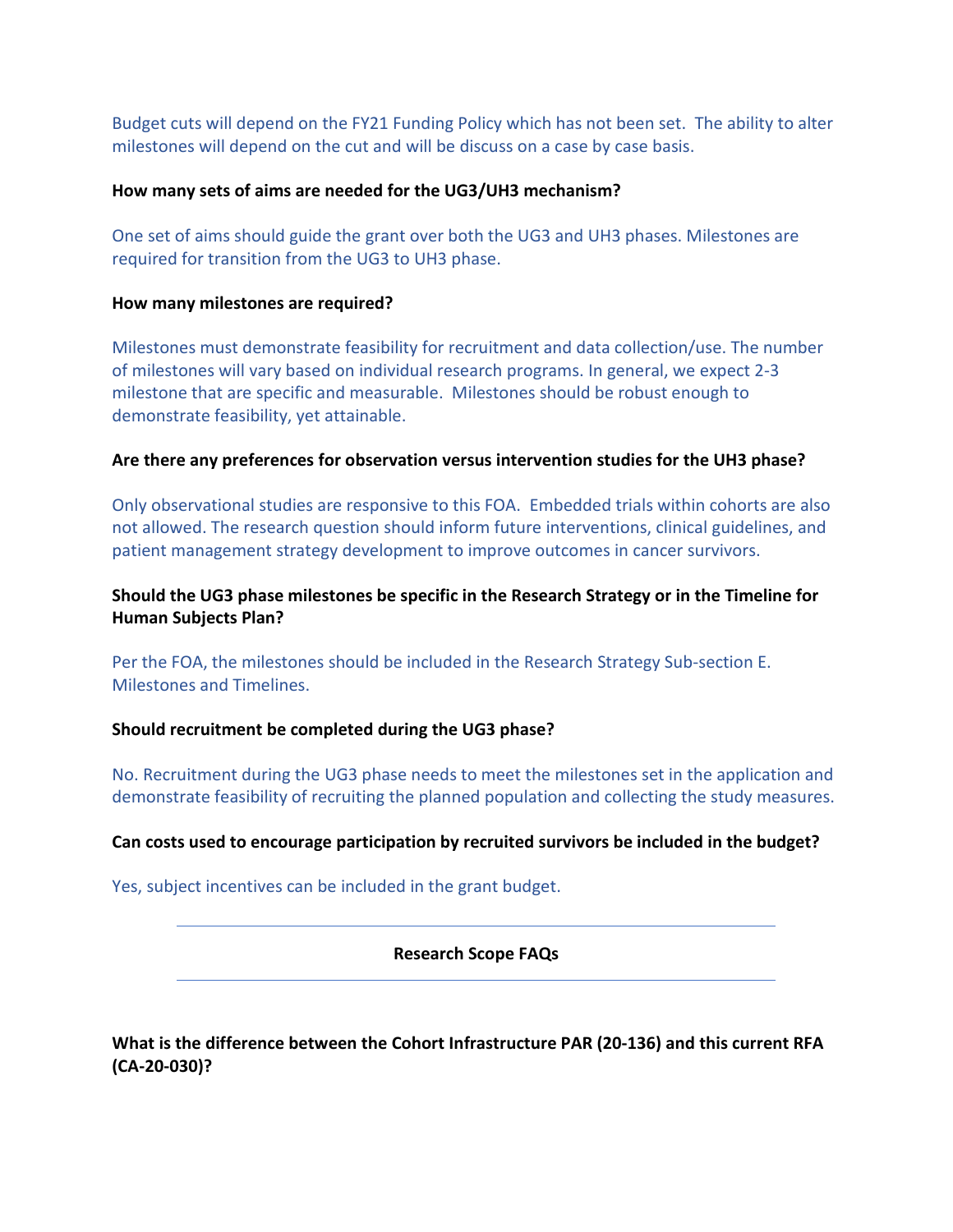The Cohort Infrastructure PAR supports basic maintenance for infrastructure of existing cohorts; whereas this FOA supports the new prospective cohorts. In addition, the PAR does not support the conduct of hypothesis-based research question and this FOA requires scientific research aims.

## **Will the collection of biomarkers be acceptable?**

Biomarker collection is acceptable when it supports the research question being addressed in the application. Biomarker collection that is not directly related to the research question is not acceptable.

## **What projects will be considered non-responsive to this FOA?**

Applications are considered non-responsive if they are:

- based on secondary use of existing cohort data
- use a study design that is not a prospective cohort
- or exclude data collection from any of the five domains
- do not meet the requirements stated in the RFA

#### **What projects will be prioritized?**

Applications that aim to identify and/or address clinical, lifestyle, genomic, and other factors that affect health outcomes in rare cancers, understudied populations and understudied treatments (e.g. newer treatments and combination therapies) are of high interest.

#### **How do I know what is in the NCI portfolio?**

A list of currently funded cohorts is available on the **EGRP website** and all funded applications are available on [NIH RePORTER.](https://projectreporter.nih.gov/reporter.cfm)

#### **Is preliminary data required for all applications?**

Yes, like R01 applications, pilot and feasibility data are required to support the research question and approach.

# **Would problematic late effects from older cancer treatments be a priority for funding (e.g., peripheral neuropathy)?**

If the older treatments continue to be used in the majority of the population and the research question has not been addressed, it would be responsive. If older treatments are being used in new therapy combinations, it would be responsive.

**Is a cohort aimed at developing biomarkers and genetic predictors for risk of developing a late effect (e.g., peripheral neuropathy) be suitable for this FOA?**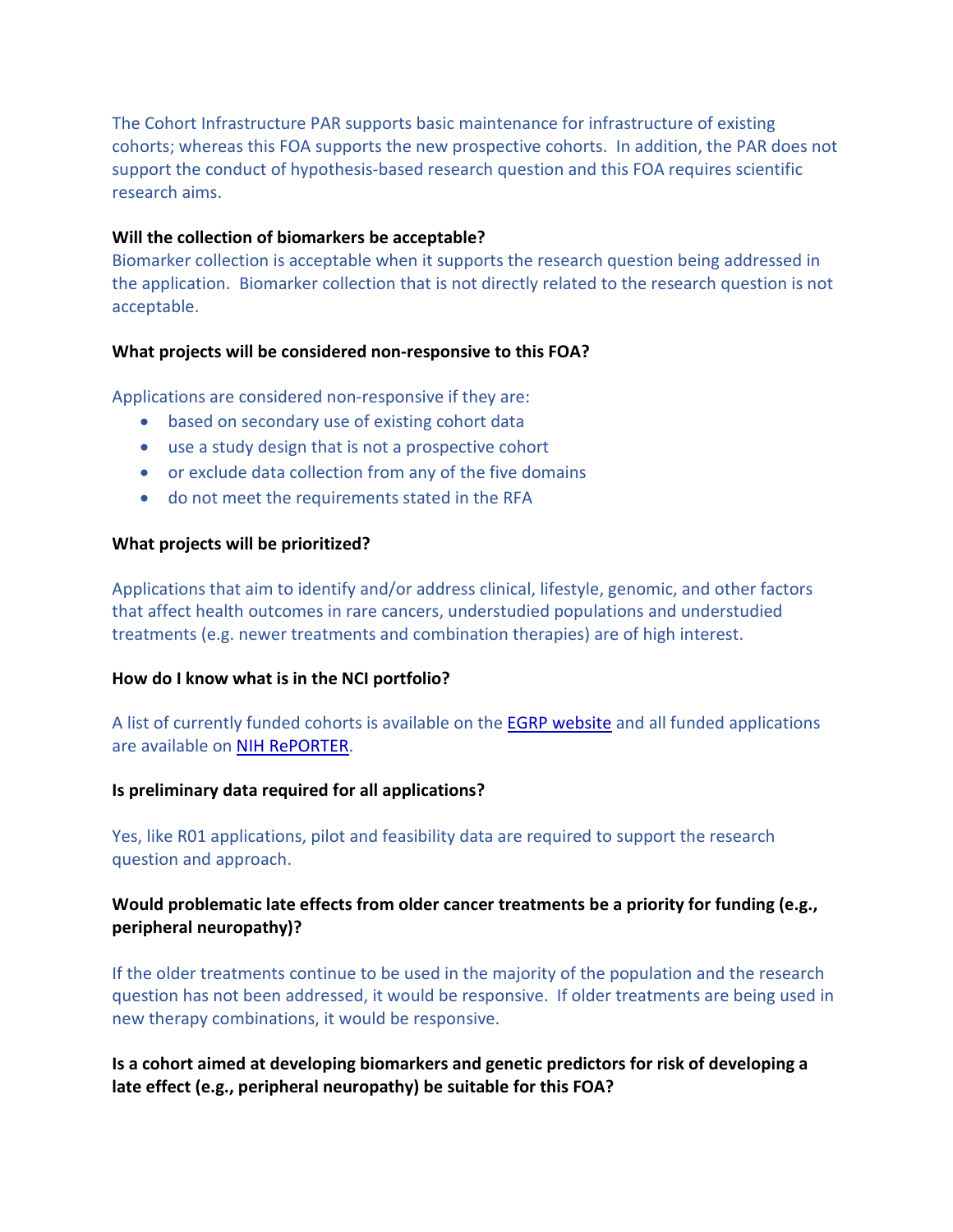As long as the requirements of the RFA are met, the inclusion of biomarkers and genetic data to study late effects would be eligible.

# **Is it acceptable to meet just one of the identified gap areas (e.g., rarer cancers, understudied populations) or will studies that meet multiple gaps be prioritized?**

Yes, meeting one gap is sufficient.

**Research Population FAQs**

## **Please define cancer survivor.**

The National Cancer Institute's Office of Cancer Survivors defines a cancer survivor as any individual from the time of cancer diagnosis through the balance of his or her life. There are many types of survivors, including those living with cancer and those free of cancer.

## **Are you primarily interested in adult onset cancers? Would childhood cancers be responsive?**

All applications that meet the requirements stated in the RFA, including meeting a demonstrated gap in the NCI portfolio, are responsive. We have identified more gaps among adult onset cancers, but studies of childhood cancers that meet the requirements are welcome.

## **Are childhood cancers considered 'rare' for the purposes of this funding announcement?**

There is no requirement that applications submitted to this FOA focus on rare cancers. However, they must address a gap in knowledge pertaining to cancer survivors. Thus, if the application is focused on childhood cancers and addresses a gap in knowledge, the application meets the requirements of the FOA.

#### **What would be the ideal size of the cohort?**

The size of the cohort is determined by the sample size needed to answer the proposed research question.

# **Does the cohort of cancer survivors need to be population-based or hospital-based (or either)?**

The use of population-based cancer registries is strongly encouraged for broad representation. If the cohort is hospital-based, the use of registry data is required as a comparison to assess the